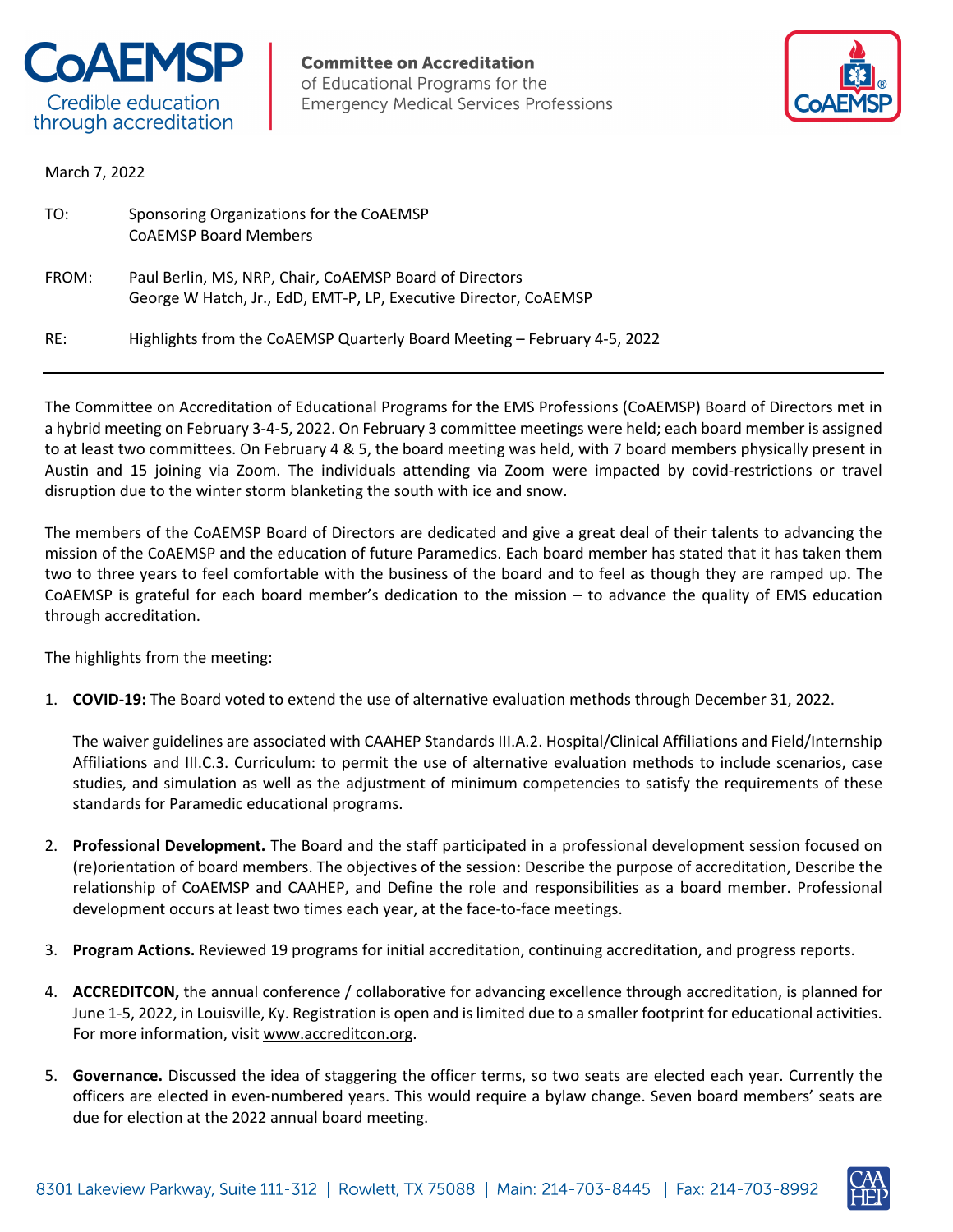February 4-5, 2022

6. **By the Numbers.** At the time of the board meeting there were

# **635 CAAHEPi accredited** Paramedic programs and

**97 programs** that hold the **CoAEMSP Letter of Review (LoR);** the LoR is the precursor to CAAHEP accreditation.

For a current list of Paramedic programs, visit https://www.caahep.org/Students/Find-a-Program.aspx.

In addition to these numbers, there are 14 programs seeking the Letter of Review and hold no status with CoAEMSP or CAAHEP.

**7. AEMT Accreditation.** The CoAEMSP is studying the feasibility of providing accreditation services to AEMT educational programs in accordance with the recommendation made in the National EMS Scope of Practice (2019). Collaborating with The National Registry to identify Student Minimum Competency for the AEMT level. Accreditation of AEMT educational programs would be voluntary; however, there may be states that require accreditation of the AEMT programs. *The exploration of AEMT accreditation is at the request of several State Offices of EMS***.**

### The updated timeline:

### March 2022

• Present findings in open forum to entire national EMS community seeking input on AEMT accreditation (close of comments June 15, 2022)

### May 2022

- AEMT presentation during ACCREDITCON
- Hold an open forum for comments (close of comments June 15, 2022)

## July 2022

• AEMT Planning Subcommittee meets prior to the Board meeting and include Site Visit Subcommittee chair and staff liaison. (AEMT Planning Subcommittee consists of committee chairs from Budget/Finance, Policy, QI/AR, Interpretations, Executive Committee, Physician, and EMS Program Directors.)

## February 2023

- Recommend to Board to implement AEMT accreditation or to not implement for a January 2024 start date
- Upon Board approval, announce decision and disseminate accreditation materials once developed
- Completed AEMT materials for review and presentation to the Board by the respective subcommittees

## April 2023

• AEMT materials available

### May 2023

• Upon Board approval of AEMT accreditation launch, hold AEMT accreditation workshop

## January 2024

- Upon Board approval from February 2023 meeting, AEMT accreditation launch (January 1, 2024)
- 8. **Site Visits.** CoAEMSP is increasing its site visitor cadre and will host a site visitor workshop June 28-29, 2022, near DFW airport. Site visits are conducted via Zoom and will be transitioning to on-campus visits at the end of March 2022. If you know anyone who might be interested, please visit https://coaemsp.org/site-visitors.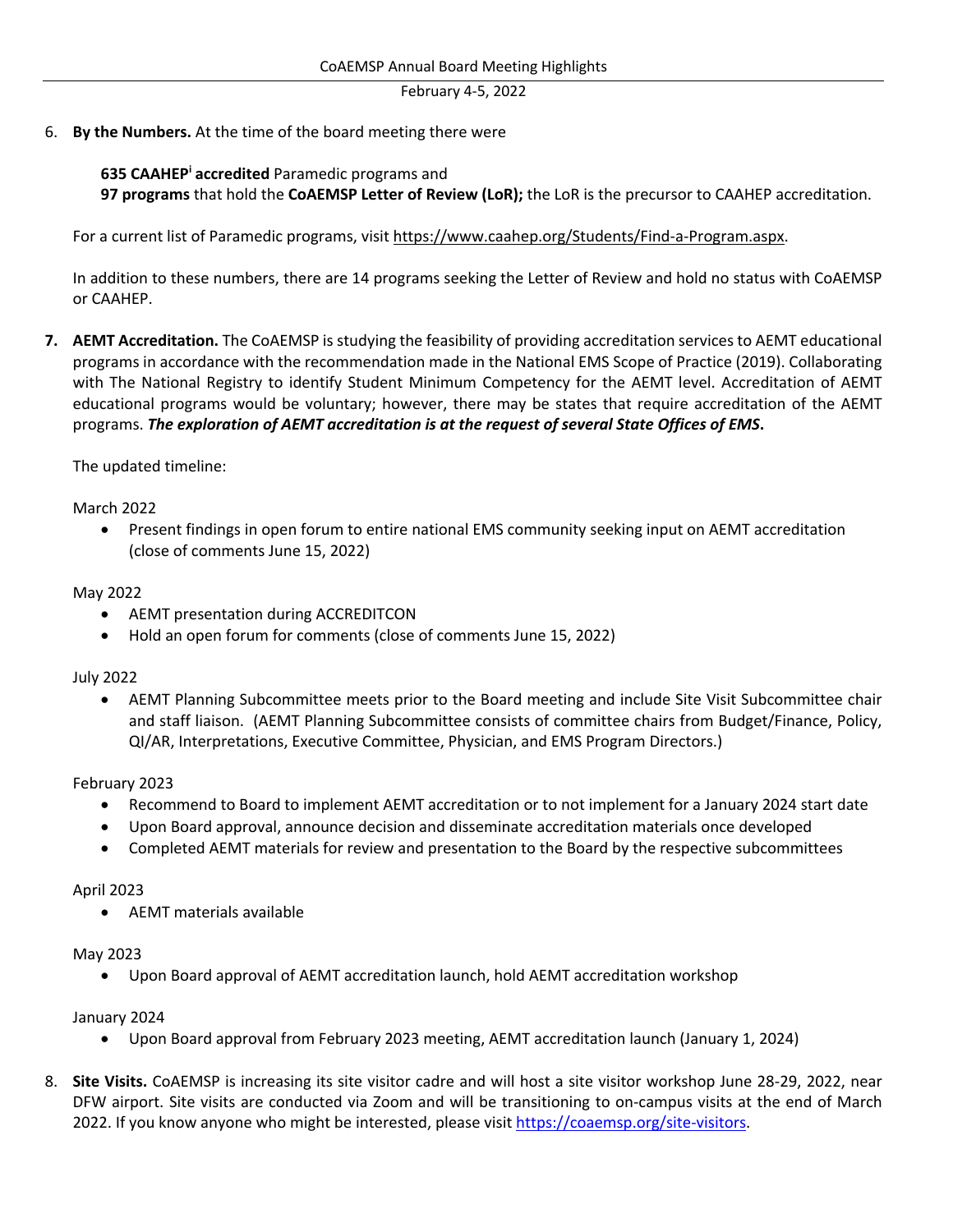#### February 4-5, 2022

9. **Inclusion, Diversity, Equity.** Discussing opportunities to collect and analyze equity, inclusion, and diversity data from programs. Additionally, exploring ways to engage in development activities around common language and common concept. A future professional development session will focus on the constructs that underscore the different perspectives and common terminology related to diversity.

The new EMS Education Standards, released in November 2021, includes diversity, equity, and inclusion. To build off these standards, a move to incorporate DEI into preceptor training and into the CoAEMSP Affective Behavioral Tool an additional section about cultural awareness (or competence or humility)

- 10. **Policies and Interpretations for Programs.** Approved revised policies for programs [www.coaemsp.org/policiesprocedures] and interpretations [www.coaemsp.org/caahep-standards-and-guidelines] of the accreditation standards, which are available in their entirety at including:
	- a. [policy] XIII.B. & C. Campus-Based Program, Alternate Locations & Satellites
	- b. [policy] XVI.C. Personnel Changes Change of Program Director (specifically Interim Program Director)
	- c. [interpretation] Defining 'public member' (Standard II.B.)
	- d. [interpretation] Airway management interpretation is removed, no longer relevant to the Student Minimum Competency (Standard III.A.2.)
	- e. [interpretation] Preceptor orientation/training topics need to include cultural humility (effective with the new CAAHEP Standards & Guidelines) (Standard III.B.1.a.6. Program Director Responsibilities)
	- f. [interpretation] Clarified the qualifications for Assistant Medical Director Qualifications. The question arose from a request for the Assistant Medical Director telemedicine (Standard III.B.4.b.)
- 11. **CAAHEP** *Standards* **Revision.** The CoAEMSP Board approved the draft of the CAAHEP *Standards* for Paramedic educational programs, which is undertaken every 5-10 years. This approval occurred after receiving comments from the public, Paramedic education programs, and sponsors of CoAEMSP. Currently the CAAHEP Standards Committee is reviewing the document. After their approval, each of the CoAEMSP's 12 sponsors will be asked to endorse the accreditation standards.

The CAAHEP *Standards* are the minimum standards of quality used in accrediting programs that prepare individuals to enter the Emergency Medical Services professions. Standards are the minimum requirements to which an accredited program is held accountable. Each of the communities of interest, including each sponsoring organization of CoAEMSP, the programs, and the public can review and comment on the revisions.

- 12. **Student Minimum Competency.** Simulation guidelines were approved, which provides programs components to consider when assessing the appropriate incorporation of simulation as a learning and evaluation tool. The decision on when and how to incorporate simulation in the curriculum should be a deliberate part of the instructional design. Visit the CoAEMSP Resource Library for these guidelines.
- 13. **Strategic Plan.** The Board assessed its achievement of the current strategic plan, which was approved in 2017. The Board will move forward with engaging in its next strategic plan.

## 14. **Next Meetings:**

| 2022: May 6   | web meeting    |
|---------------|----------------|
| July 28-29-30 | Albuquerque NM |
| November 4    | web meeting    |